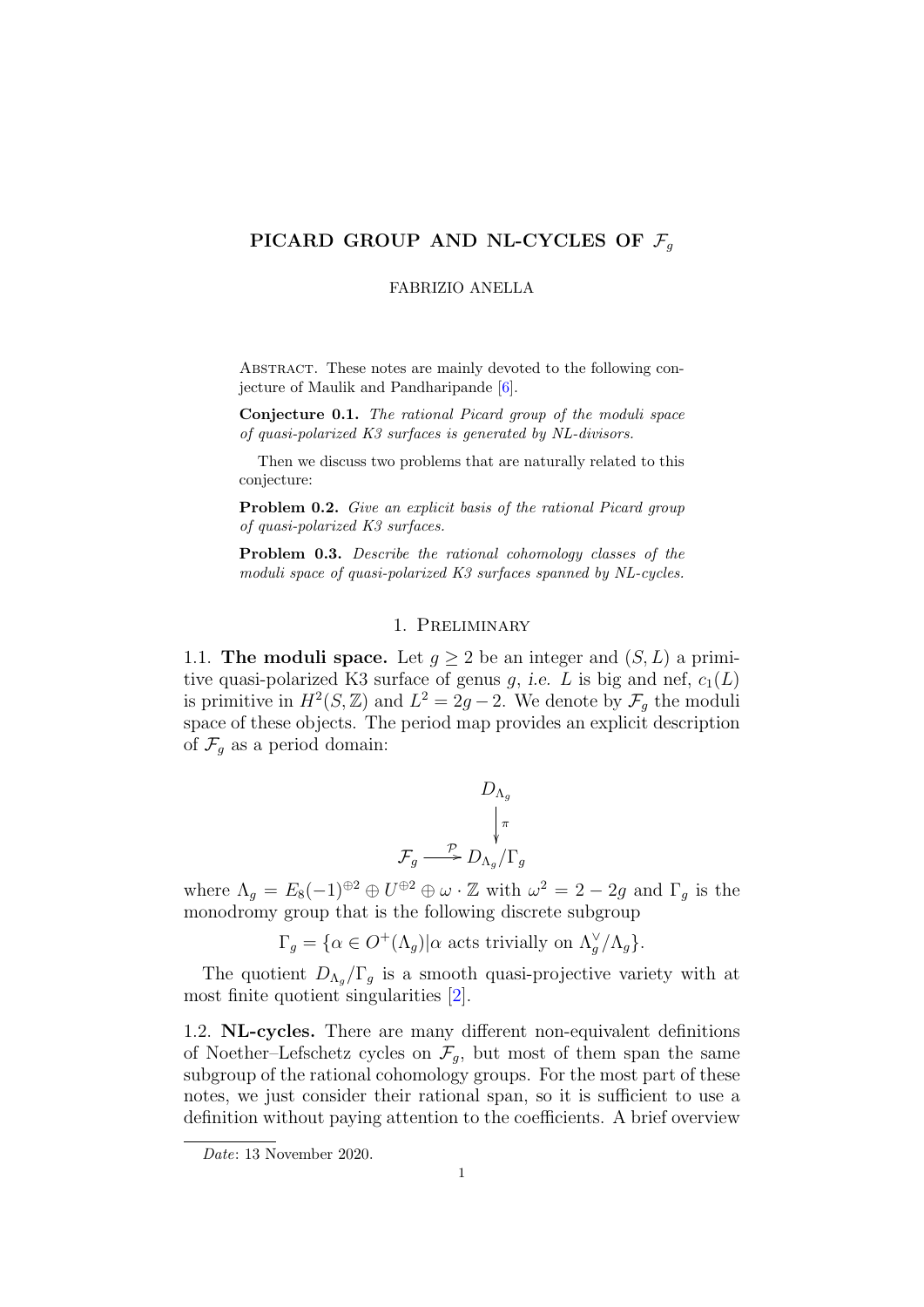#### 2 FABRIZIO ANELLA

of some of these definitions is given in [\[2\]](#page-6-1). For the reader's convenience let us fix the notation that we use in these notes.

**Definition 1.1.** Let  $M \subset \Lambda_q$  be a lattice such that the restriction of the bilinear form on  $M$  is negative definite. The  $NL-cycles$  associated with M is the image of  $M^{\perp} \subset D_{\Lambda_q}$  via the quotient map  $\pi$ .

In the case of codimension-one cycles, instead of considering a negative sublattice we can define NL-divisors as follows. If  $M = \langle \beta \rangle$ .  $\beta^2 = 2h - 2$ ,  $\beta \cdot L = d$  and  $\langle \beta, c_1(L) \rangle$  is saturated in  $H^2(S, \mathbb{Z})$ , then we denote the (Weil) NL-divisor  $\pi(M^{\perp})$  by  $D_{h,d}$ .

**Remark 1.2.** The condition that the subgroup  $\langle \beta, c_1(L) \rangle$  is saturated in  $H^2(S, \mathbb{Z})$  is needed to ensure that  $D_{h,d}$  is well defined.

**Remark 1.3.** The NL-divisors with the above definition are only Weil divisors. Since  $\mathcal{F}_q$  has only finite quotient singularities it is Q-factorial. Hence we can naturally consider the Noether–Lefschetz divisors with our definition as Q-Cartier divisors.

## 2. Some explicit descriptions

In this section, we present a strategy to give an explicit description of the rational Picard group of  $\mathcal{F}_g$  that works for low genus. We focus on describing the rational Picard group of  $\mathcal{F}_q$ , but this strategy could be helpful for a good understanding of other geometrical properties of  $\mathcal{F}_g$ .

The results presented in this part are mainly based on [\[5\]](#page-6-2) and [\[4\]](#page-6-3), where the interested reader can find the missing details and more accurate descriptions. We should cite also  $[9]$ , where some interesting related results were proven.

We present the general idea, then we describe with some details the case of K3 surfaces with a polarization of genus 4 and then we sketch the natural adaptation that works up to genus 12.

2.1. **Idea.** The idea is very easy. We construct a moduli space  $\mathcal{M}_q$ that parametrizes essentially the same objects of  $\mathcal{F}_q$  but has a better geometric description in terms of NL-divisors

$$
\mathcal{F}_g \xrightarrow{\mathcal{P}} D_{\Lambda_g}/\Gamma_g
$$
\n
$$
\mathcal{M}_g
$$
\n
$$
\mathcal{M}_g
$$

and we translate the properties of  $Pic_{\mathbb{Q}}(\mathcal{F}_q)$  into properties of  $\mathcal{M}_q$  and of  $f$ .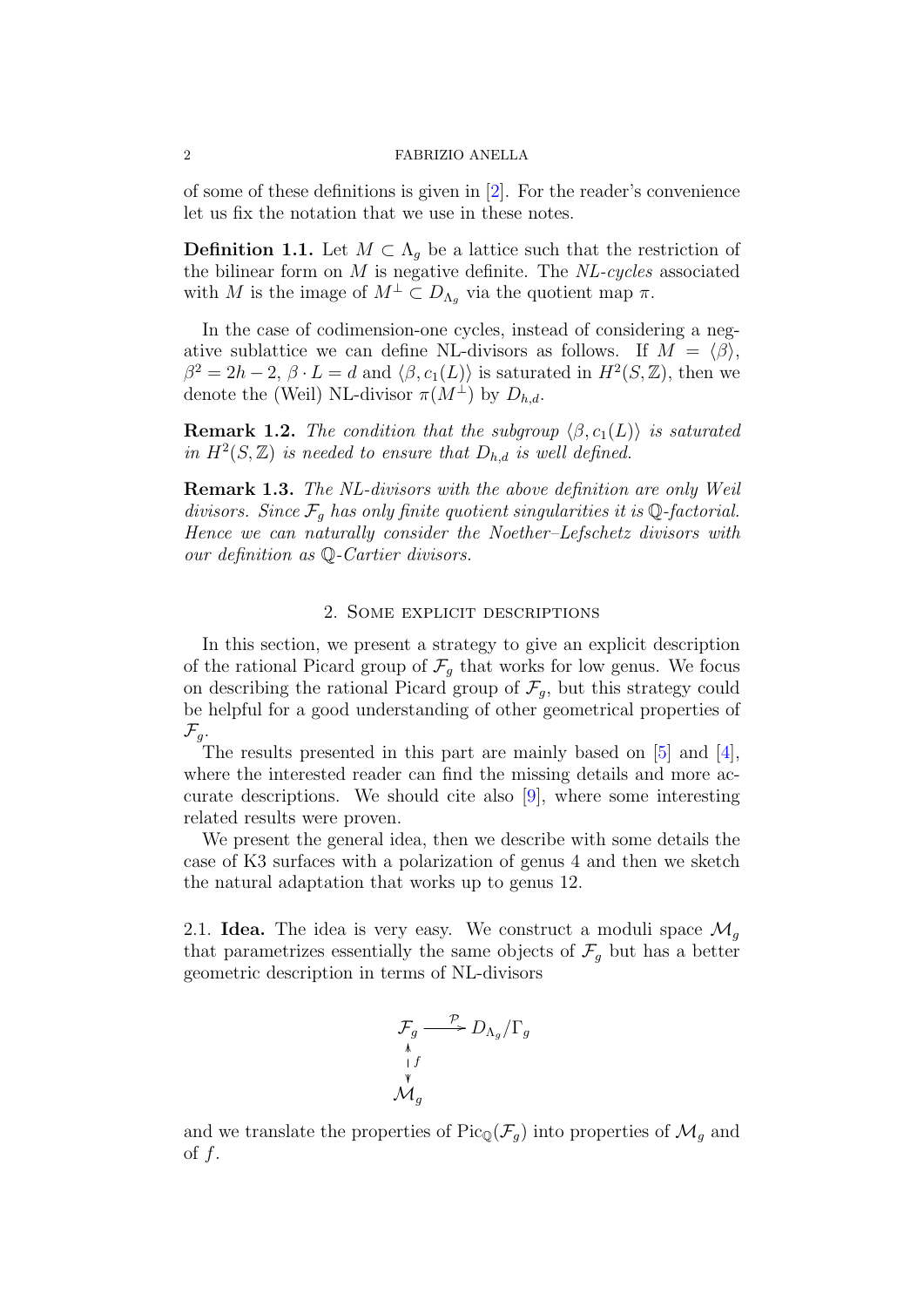2.2. Case  $g=4$ . In the case  $g=4$ , we are parametrizing K3 surfaces with a quasi-polarization of degree 6.

By classical vanishing theorems and the Riemann–Roch theorem, the polarization gives a rational map

$$
\phi_L \colon S \dashrightarrow |L| = \mathbb{P}^4.
$$

We denote by  $S' := \overline{\phi_L(S)}$  the projective model of  $(S, L)$ .

If S is general, i.e.  $Pic(S) = \langle L \rangle$ , then L is very ample and the projective model  $S'$  is a complete intersection of a smooth quadric  $Q$ and a smooth cubic C in  $\mathbb{P}^4$ . We denote by  $\mathcal{M}_4$  the moduli space of such complete intersections of smooth sections of degree 2 and 3 in  $\mathbb{P}^4$ . More concretely, this moduli space can be constructed in the following manner: fix a smooth quadric Q in  $\mathbb{P}^4$ ; this can be done without losing any complete intersection because all smooth quadrics are projectively equivalent. Then, we see C as a section on Q, i.e.  $C \in |O_Q(3)| = \mathbb{P}^{29}$ . We consider the open subset  $\mathcal{U} \subset |\mathcal{O}_Q(3)|$  of cubics that are smooth in  $\mathbb{P}^4$  and such that the obtained surface has at most ADE singularities. Note that the complement of  $\mathcal{U}$  in  $|\mathcal{O}_Q(3)|$  is the discriminant divisor, hence has codimension one.

We can write

$$
\mathcal{M}_4 := \mathcal{U}/\operatorname{Aut}(Q) \hookrightarrow \mathcal{F}_4 = \mathcal{M}_4 \sqcup \Delta
$$

where  $\Delta$  is the complement of  $\mathcal{M}_4$  inside  $\mathcal{F}_4$ .

For our purpose, this description is useful because all the line bundles of  $\mathcal{F}_4$  can be obtained as products of line bundles on  $\mathcal{M}_4$  and the irreducible components of  $\Delta$ .

Now we describe the components of  $\Delta$  in terms of Noether–Lefschetz divisors. Essentially we should understand the linear map given by the quasi-polarization in the case the projective model is not a complete intersection of a smooth quadric and a smooth cubic.

Lemma 2.1. There are the following (non disjoint) possibilities:

- (1) Bl( $L$ )  $\neq \emptyset \iff (S, L) \in D_{1,1}.$
- (2) L is hyperelliptic  $\iff$   $(S, L) \in D_{2,1}$ .

If we are not in the previous case, then  $\phi_L$  is birational and  $S' = Q \cap C$ for a quadric and a cubic in  $\mathbb{P}^4$ . Then we have:

- (3) Q is singular  $\iff$   $(S, L) \in D_{3,1}$ .
- (4) C is singular  $\iff$   $(S, L) \in D_{4,1}$ .
- (5) If we are not in the previous cases then  $(S, L) \in \mathcal{M}_4$ .

*Proof.* Since L is a nef divisor then by [\[7,](#page-6-5) Section 2]  $B(L) \neq \emptyset$  if and only if we can write  $L = 4E + F$  where F is the base locus of L. In this case  $Pic(S) = \langle L, E \rangle$  with  $E^2 = 0$  and  $E \cdot L = 1$ .

If we are not in the first case, we can suppose  $L$  is base point free. Hence there are two possibilities:  $\phi_L$  has degree 2 or degree 1. If the degree is 2 this means that  $(S, L)$  is hyperelliptic and by [\[7,](#page-6-5) Theorem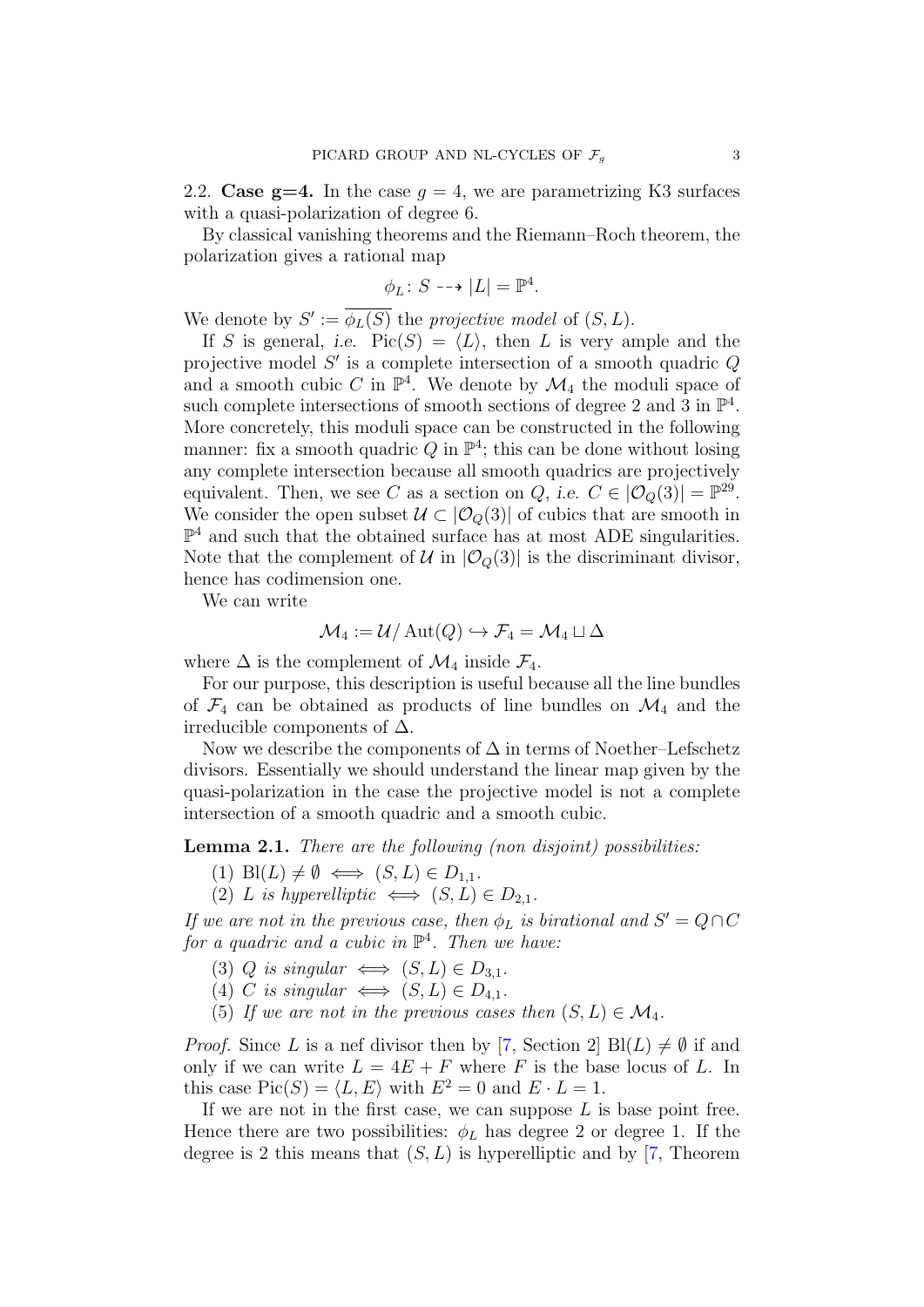#### 4 FABRIZIO ANELLA

5.2] this is equivalent to the existence of an irreducible curve E of arithmetic genus one such that  $E \cdot L = 2$ .

Now, we can suppose the projective model is a degree 6 surface in  $\mathbb{P}^4$  that is a complete intersection of a quadric and a cubic.

If the quadric threefold Q contains a curve of degree 3 then it must be singular. Vice versa, if Q is singular, an explicit computation shows that  $S'$  contains a genus-one curve  $E$  of degree 3.

Similarly one can show the equivalence in (4).

The last equivalence follows.  $\Box$ 

Hence we can write  $\Delta = \bigcup_{k=1}^{4} D_{k,1}$ . Now, we should understand the Picard group of  $\mathcal{M}_4$ . We have

$$
\mathrm{Pic}_{\mathbb{Q}}(\mathcal{M}_4) = \mathrm{Pic}_{\mathbb{Q}}(\mathcal{U}/\operatorname{SO}(5,\mathbb{C})) \stackrel{j}{\to} \mathrm{Pic}_{\mathbb{Q}}(\mathcal{U}) = 0
$$

where j is an inclusion because  $SO(5, \mathbb{C})$ , that is the automorphism group of Q, is a reductive simple group, and  $Pic_{\mathbb{Q}}(\mathcal{U}) = 0$  because  $\mathcal{U}$ is the complement of a divisor in a projective space. This proves that  $Pic_{\mathbb{O}}(\mathcal{F}_4)$  is spanned by  $D_{k,1}$  for  $k = 1, \ldots, 4$ .

We conclude with a dimension count: By the results of Maulik and Pandharipande  $[6]$ , presented by Sertöz in  $[3]$ , there is an explicit formula for the dimension of the span of Noether–Lefschetz divisors inside the rational Picard group. In our case, this formula tells us that this dimension is 4. This implies that the divisors  $D_{k,1}$  for  $k = 1, \ldots, 4$  are independent and hence they form a basis of  $Pic_{\mathbb{Q}}(\mathcal{F}_4)$ .

2.3. Case  $6 \leq g \leq 10$  or  $g = 12$ . For genus 2, ... 5, the same strategy gives similar results. An adaptation of this argument provide a basis of Pic<sub>Q</sub>( $\mathcal{F}_4$ ). In this paragraph we briefly sketch the steps for  $6 \leq g \leq 12$ ,  $g \neq 11$ .

- ([1](#page-3-0)) A Brill–Noether general<sup>1</sup>  $(S, L)$  of genus in our range is birational to a complete intersection with respect to a vector bundle on a homogeneous space. This construction is very explicit and was originally due to Mukai [\[8\]](#page-6-7).
- (2) The moduli space of BN-general  $(S, L)$  can be constructed as a GIT quotient  $\mathcal{M}_g = \mathcal{U}_g/\mathcal{G}_g$  where  $\mathcal{U}_g$  is the complement of the discriminant in the Grassmannian parametrizing our complete intersection, and  $\mathcal{G}_q$  is a natural group acting on  $\mathcal{U}_q$ .
- (3) Non BN-general K3 surfaces are contained in some Noether– Lefschetz divisors. More precisely one describe explicitly the NL-divisors of K3 surfaces not parametrized by  $\mathcal{M}_q$ , i.e.  $\mathcal{F}_q$  =  $\mathcal{M}_g \cup (\bigcup D_{h,d}).$
- (4) As in the case of genus 4,  $Pic_0(\mathcal{M}_q) = 0$ . For genus  $g =$  $6, \ldots, 10$  the dimension of  $Pic_{\mathbb{Q}}(\mathcal{F}_q)$  is the same as the number

<span id="page-3-0"></span><sup>&</sup>lt;sup>1</sup>A quasi-polarized K3 surface  $(S, L)$  is Brill–Noether general if the inequality  $h^0(M) \cdot h^0(N) < h^0(L)$  holds for any pair  $(M, N)$  of non-trivial line bundles such that  $M \otimes N = L$ .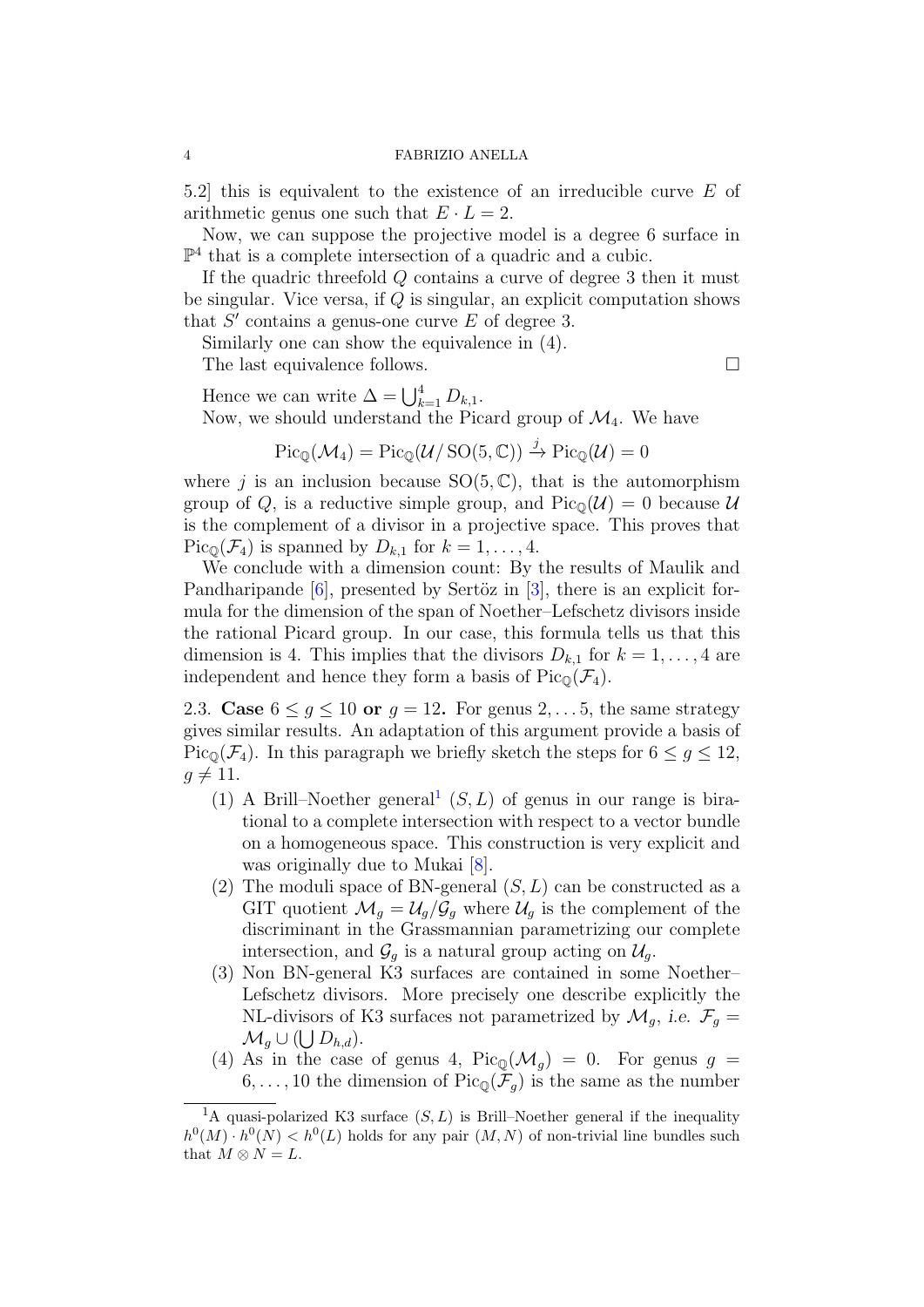of irreducible components of  $\mathcal{F}_g - \mathcal{M}_g$ . For  $g = 12$  there is one relation, that can be computed explicitly, between the boundary components. Here we are using, as in the case  $q = 4$ , that the dimension of the span of NL-divisors is known.

## 3. General results

This section is devoted to a brief discussion about Conjecture [0.1](#page-0-0) and Problem [0.3.](#page-0-1) The results that we present are contained in [\[1\]](#page-6-8) and in the references therein. In that paper, the authors consider the Shimura variety  $\mathcal{F}_g$  from an arithmetic point of view and present the arguments in much more generality, which is not needed for our purposes.

We try to give the idea of their results without giving any technical definition.

As an application of their results, they provide a positive answer to Conjecture [0.1](#page-0-0) and the first answer to Problem [0.3.](#page-0-1)

<span id="page-4-0"></span>**Theorem 3.1.** For k at most 4 and  $q \ge 2$  we have

 $H^{2k}(\mathcal{F}_g, \mathbb{Q}) = \langle NL-cycles \ of \ codimension \ k \rangle_{\mathbb{Q}}.$ 

Moreover  $\text{Pic}_{\mathbb{Q}}(\mathcal{F}_q) = \langle NL-divisors\rangle_{\mathbb{Q}}$ .

A natural question that arises looking at this result is the sharpness of the bound.

Question 3.2. Is the bound  $k \leq 4$  of the previous theorem sharp?

It turns out that the answer to this question is yes [\[1,](#page-6-8) end of the proof of Theorem 3.6, since for  $k > 4$  the Hodge decomposition of the complex cohomology of  $\mathcal{F}_g$  is not of pure type. In order to make a more precise question, we need a couple of remarks.

**Remark 3.3.** First of all,  $\mathcal{F}_q$  is a singular quasi-projective variety, so one should specify in which cohomology we are considering the Hodge decomposition. There are a lot of different cohomology theories that are used together to study these Shimura varieties, and all of them give isomorphic cohomology groups in the range we are considering. We refer to Debarre's notes for a brief explanation of this point [\[2,](#page-6-1) Section  $2.4$ ].

From now on we will use the following notation:

 $Y_a := \Gamma \setminus D_a$ 

where  $D_q = SO(2, q)/SO(2) \times SO(q)$ , Γ is a discrete group acting on it. We assume that  $q > 3$  and that  $Y_q$  is smooth. We omit the dependence of  $Y_q$  from  $\Gamma$  to avoid heavy notation.

**Remark 3.4.** If we take  $\Gamma$  to be the monodromy group of a polarized K3 surface, then  $Y_{19}$  is isomorphic to the moduli space of quasi-polarized K3 surface [\[2,](#page-6-1) Section 1].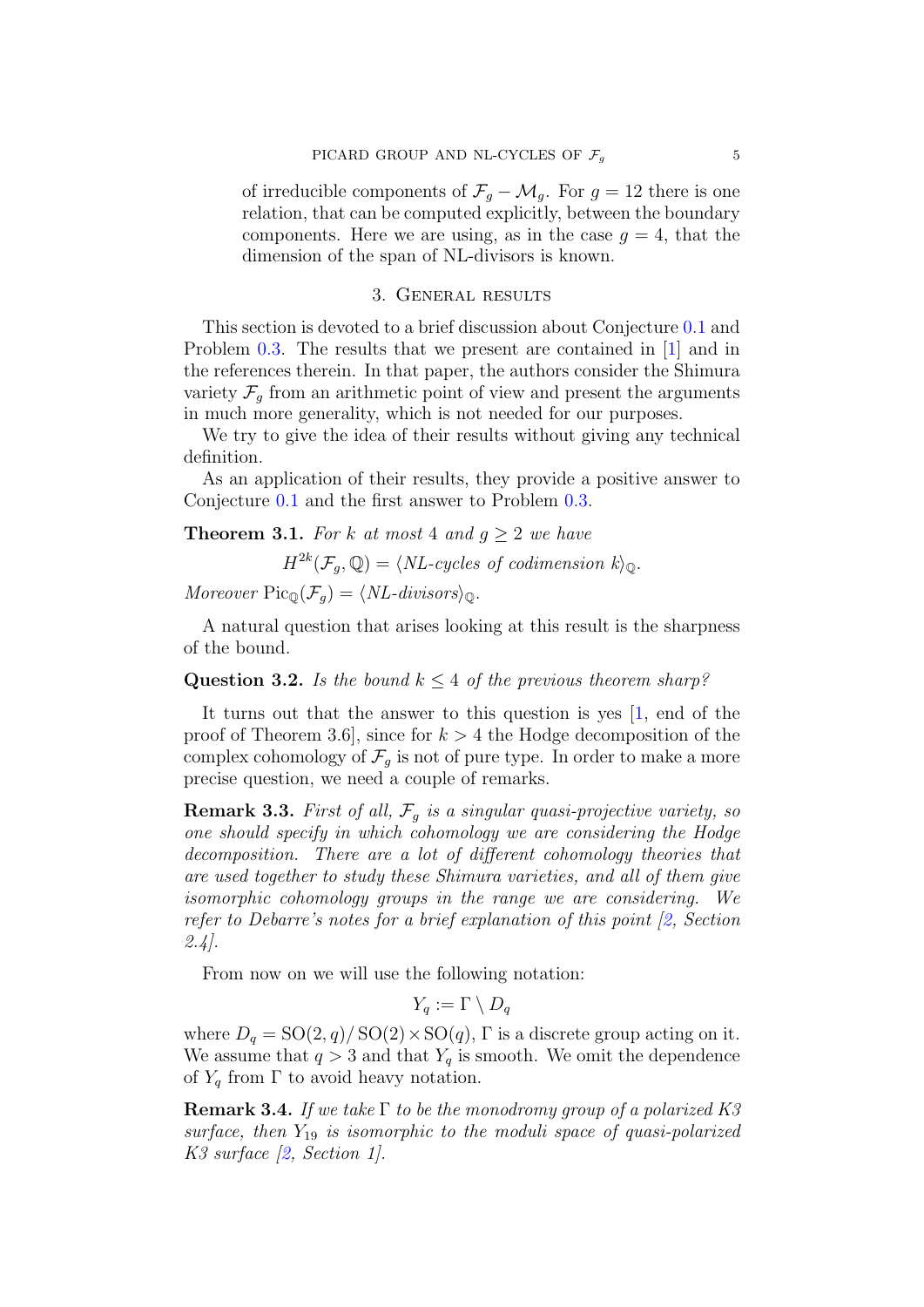**Remark 3.5.** The complex cohomology groups of  $Y_q$  has a Hodge decomposition

$$
H^k(Y_q, \mathbb{C}) = \bigoplus_{a+b=k} H^{a,b}(Y_q).
$$

Question 3.6. Which is the maximum number k such that  $H^{k,k}(Y_a) = \langle NL-cycles \text{ of codimension } k \rangle_{\mathbb{C}}?$ 

There is the following partial answer to this question.

# <span id="page-5-0"></span>**Theorem 3.7.** If  $k < \frac{q+1}{3}$  then

 $H^{k,k}(Y_q) = \langle NL-cycles \ of \ codimension \ k \rangle_{\mathbb{C}}.$ 

We can deduce Theorem [3.1](#page-4-0) from this more general result and by the vanishing of some Hodge groups on Shimura varieties.

*Proof of Theorem [3.1.](#page-4-0)* The moduli space  $D_{\Lambda_q}/\Gamma_g$  is singular as a variety but it is a smooth orbifold i.e. there exists a finite index subgroup  $\Gamma < \Gamma_g$  such that the variety  $Y_{19} := D_{\Lambda_g}/\Gamma$  is smooth and has a natural map that we denote by  $\pi$  to  $\mathcal{F}_g$ . By a vanishing result due to Zucker and by Theorem [3.7,](#page-5-0) for  $k < q/4 = 19/4$  we have

 $H^{2k}(Y_{19}, \mathbb{C}) = H^{k,k}(Y_{19}) = \langle \text{NL-cycles of codimension } k \rangle_{\mathbb{C}}$ 

and hence the (trivial) Hodge decomposition holds over Q. By our definition, the NL-cycles on  $\mathcal{F}_g$  are the image of the NL-cycles on  $Y_{19}$ . On the other hand, the cohomology of  $\mathcal{F}_g$  is the invariant part of the cohomology of  $Y_{19}$  under the action of  $\Gamma_q$ :

$$
H^{2k}(\mathcal{F}_g, \mathbb{Q}) = H^{2k}(Y_{19}, \mathbb{Q})^{\Gamma_g} =
$$
  
=  $\langle \pi(V) | V$  is a NL-cycle of cod k in  $Y_{19} \rangle_{\mathbb{Q}}.$ 

The statement on the Picard group follows from the vanishing of the first Betti number of  $\mathcal{F}_q$ .

Exactly as in the case of smooth projective varieties, there is a Lefschetz operator  $L: H^k(Y_q, \mathbb{C}) \to H^{k+2}(Y_q, \mathbb{C})$  induced by the Hodge bundle, i.e. the descent of  $\mathcal{O}_{\mathbb{P}(\Lambda_g \otimes \mathbb{C})}(1)$ . As in the setting of smooth projective varieties, it induces the primitive cohomology.

Definition 3.8. The *primitive cohomology* is

 $H^{k,k}_{\text{prim}}(Y_q) := \ker(L^{q-2k+1}: H^{k,k}(Y_q) \to H^{2q-2k+2}(Y_q, \mathbb{C})).$ 

The primitive cohomology has an interpretation via certain irreducible representations of  $SO(2, q)$  that makes it much easier to show that the primitive part of the cohomology is spanned by Noether– Lefschetz cycles.

**Theorem 3.9.** With the above notation, if  $k < \frac{q+1}{3}$  then  $H^{k,k}_{prim}(Y_q) = \langle NL-cycles \ of \ codimension \ k \rangle_{\mathbb{C}}.$